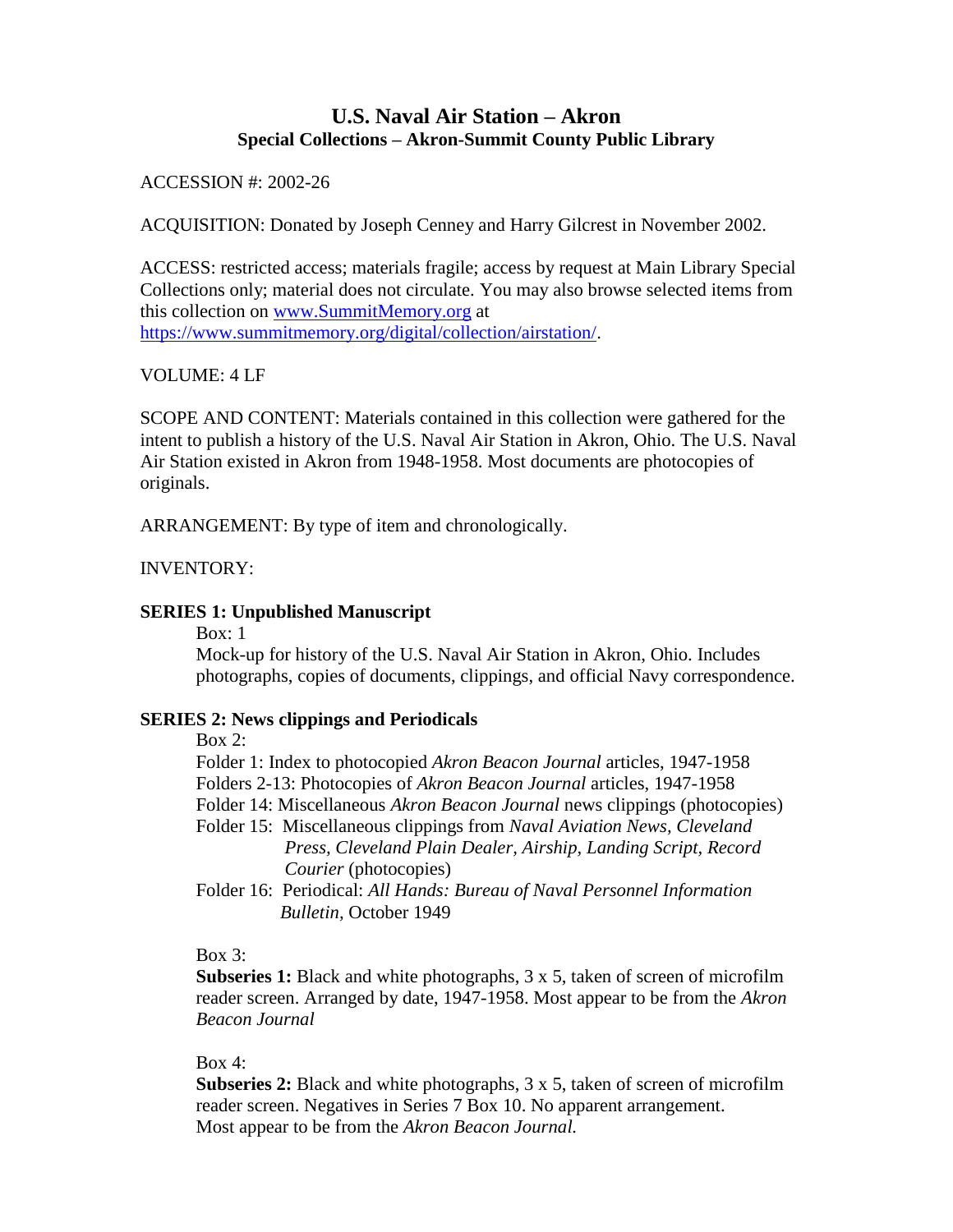#### **SERIES 3: Documents and Correspondence**

Box 2:

- Folder 1: Official documents and correspondence: memos, guidelines, assignments, enlistment requirements, personnel rosters (most are photocopies)
- Folder 2: Miscellaneous documents (photocopies)
- Folder 3: Ace of Spades Squadron (Marines). Includes clippings, newsletters, documents. (photocopies)
- Folder 4: Military Review documents: Includes programs, biographical sketches Clippings (photocopies)

Folder 5: Rosters: 1950, 1951, 1952, 1954

## **SERIES 4: Newsletters:**

Box 2:

Folder 1: Photocopies of newsletter, *Landing Script* of the U.S. Naval Air Station Akron, 1950-1957. Negatives in Series 7

#### **SERIES 5: Research Documents and Correspondence**

Box 2:

Folder 1: Materials pertaining to the acquisition of materials for the collection. Includes correspondence and memos.

## **SERIES 6: Photographs, 8 X 10 black and white**

Box 5: Includes photographs of: Officers – Fighting Squadron 653 (#1) Three unidentified man standing in front of airplane (#2) Navy truck with recruiting sign (#3a, 3b) Airplane maintenance or manufacturing facility (#4a, 4b) Fighter Squadron VF-653 (#5a, 5b) Naval Air Station Drill Team (#6) Lowering of flag as base closes, February 1, 1958 (#7) Naval officers and sailors, 1956, Ff651 (#8) Naval officers and sailors, (#9) Naval officers and sailors, May 1951 (#9) Four sailors standing in front of a Navy truck with Sweetest Day sign (#10) Unidentified men at airdock, 1931 (#11) Two unidentified men being interviewed by WAKR, 1952 (#12) Naval officers, unidentified (#13) Harrier airplane (#14a, 14b) Basketball team – Naval Air Station Flyers (#15) Airplane, TBM-3, 8-48 Gilcrest (#16) Airplane, F4u, 8-48 Ferko (#17) Airplane 8-48, Gilcrest (#18) Airplane TBM3, Gilcrest (#19) Four sailors and Salvation Army official (#20) Color photocopies of Navy plane USS Valley Forge VF653 (#21) Photograph of U.S. Naval Air Station Akron exhibit (#22) Two unidentified men (pilots?) kneeling in front of airplane (#23) Group photo of sailors in front of barracks (#24a, 24b) Airplane preparing for takeoff (#25a, 25b)